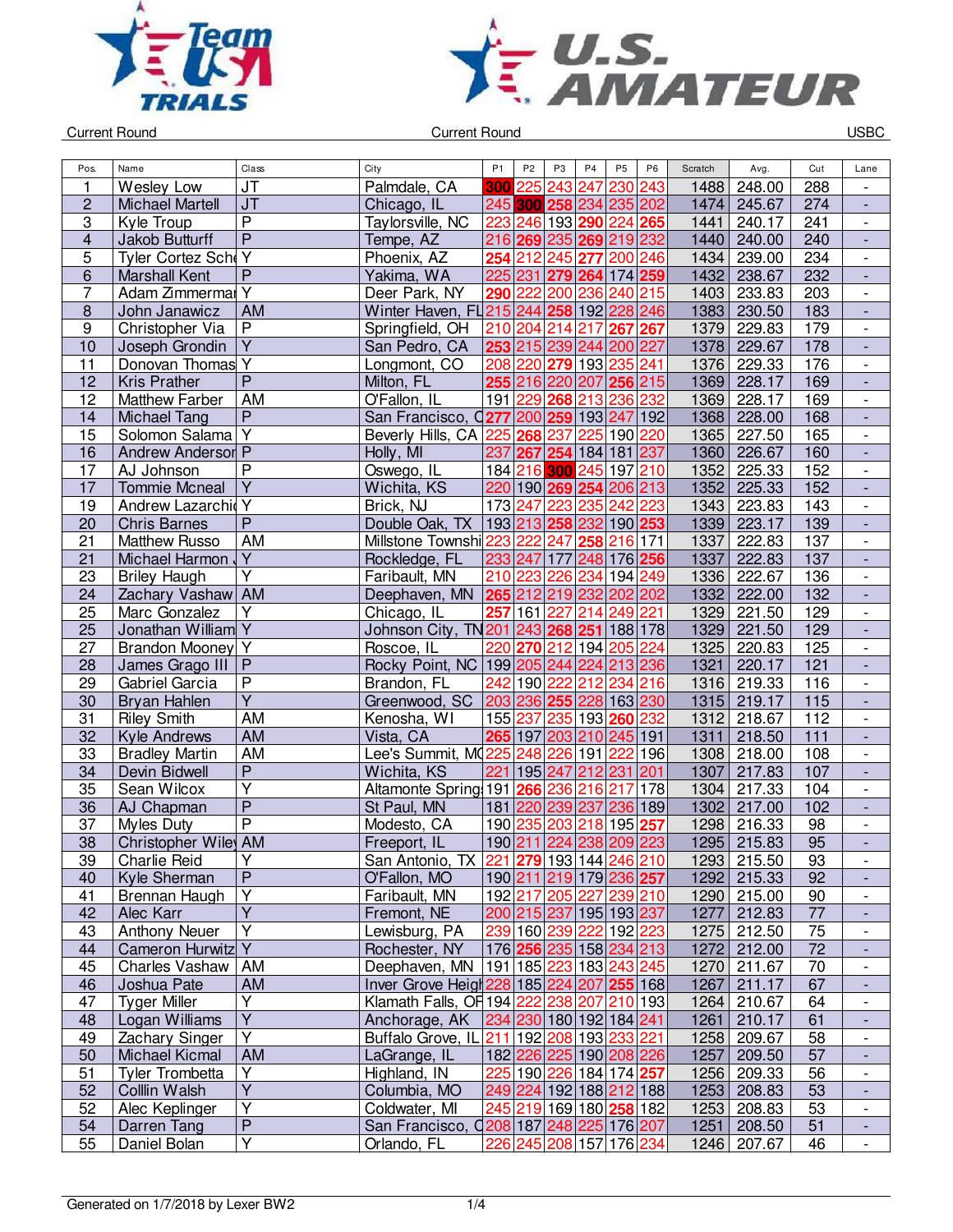



Current Round USBC

| Pos.            | Name                  | Class                   | City                                       | P <sub>1</sub> | P <sub>2</sub>          | P <sub>3</sub> | P <sub>4</sub>      | P <sub>5</sub>   | P <sub>6</sub> | Scratch | Avg.        | Cut                   | Lane                         |
|-----------------|-----------------------|-------------------------|--------------------------------------------|----------------|-------------------------|----------------|---------------------|------------------|----------------|---------|-------------|-----------------------|------------------------------|
| 55              | Spencer Robarge Y     |                         | Springfield, MO                            |                | 161 213 202             |                | 205                 | 268              | 197            | 1246    | 207.67      | 46                    |                              |
| 57              | TJ Rock               | Y                       | Henderson, NV                              |                | 165 254                 | 217            |                     | 222 193 194      |                | 1245    | 207.50      | 45                    |                              |
| 58              | <b>Brent Boho</b>     | $\overline{Y}$          |                                            |                |                         |                |                     |                  |                | 1244    | 207.33      | 44                    | $\overline{\phantom{0}}$     |
|                 |                       |                         | Colgate, WI                                |                | 222 201 184 217 184 236 |                |                     |                  |                |         |             |                       | $\qquad \qquad \blacksquare$ |
| 59              | Zachary Hattori       | AM                      | Henderson, NV                              |                | 186 202                 | 234            | 177                 | 236 208          |                | 1243    | 207.17      | 43<br>$\overline{42}$ | $\overline{\phantom{0}}$     |
| 60              | <b>Jack Cook</b>      | $\overline{Y}$          | Denville, NJ                               |                | 238 187                 |                | 200 233 178 206     |                  |                | 1242    | 207.00      |                       | $\blacksquare$               |
| 61              | Andrew Cain           | $\overline{P}$          | Phoenix, AZ                                | 226 211        |                         |                | 184 202 186 232     |                  |                | 1241    | 206.83      | 41                    | $\overline{\phantom{a}}$     |
| 62              | Ryan Liederbach AM    |                         | Northfield, OH                             |                | 167 183 202 210 216 259 |                |                     |                  |                | 1237    | 206.17      | $\overline{37}$       | $\blacksquare$               |
| 62              | Joshua Rondino        | Y                       | Lilburn, GA                                |                | 184 184 179 213 243 234 |                |                     |                  |                | 1237    | 206.17      | $\overline{37}$       | $\overline{\phantom{a}}$     |
| 62              | Steven Badovinad AM   |                         | Monument, CO                               |                | 206 195 234 197 192 213 |                |                     |                  |                | 1237    | 206.17      | 37                    | $\overline{a}$               |
| 62              | Jacob Kersten         | Υ                       | Clarkston, MI                              | 197            | 221                     |                | 192 204             | $\sqrt{244}$ 179 |                | 1237    | 206.17      | 37                    | $\overline{\phantom{0}}$     |
| 66              | <b>Andrew Hall</b>    | Υ                       | Westborough, M4247 192 197 184 219 195     |                |                         |                |                     |                  |                | 1234    | 205.67      | 34                    | $\qquad \qquad \blacksquare$ |
| 67              | Richard Paul III      | $\overline{Y}$          | Denair, CA                                 | 222            | 184                     | 213            |                     | 202 218 191      |                | 1230    | 205.00      | 30                    | $\overline{\phantom{0}}$     |
| 68              | <b>Andrew Svoren</b>  | AM                      | Bakersfield, CA                            |                | 230 180 198 190 215 215 |                |                     |                  |                | 1228    | 204.67      | $\overline{28}$       | $\overline{\phantom{a}}$     |
| 68              | Sam Cantrell          | <b>AM</b>               | Roseville, CA                              | 244            | 218 226                 |                |                     | 235 155 150      |                | 1228    | 204.67      | 28                    | $\overline{\phantom{0}}$     |
| 70              | Alexander Horton      | $\overline{Y}$          | Douglassville, PA 256 194 214              |                |                         |                | 221                 | 197 145          |                | 1227    | 204.50      | $\overline{27}$       | $\overline{\phantom{a}}$     |
| 71              | Josh Blanchard        | $\overline{P}$          | Mesa, AZ                                   |                | 198 158 203             |                | 242                 | 226 198          |                | 1225    | 204.17      | 25                    | $\overline{\phantom{0}}$     |
| 72              | Roderic Ramos         | <b>AM</b>               | Mililani, HI                               |                | 256 170 173 219 158 248 |                |                     |                  |                | 1224    | 204.00      | 24                    | $\frac{1}{2}$                |
| $\overline{72}$ | Dawson Miller         | $\overline{Y}$          | Huntingtown, MD 266 189 204 253 163 149    |                |                         |                |                     |                  |                | 1224    | 204.00      | $\overline{24}$       | $\blacksquare$               |
| $\overline{74}$ | Parker Johnson        | $\overline{Y}$          | Selma, TX                                  |                | 208 203 205 233 191 181 |                |                     |                  |                | 1221    | 203.50      | 21                    | $\frac{1}{2}$                |
| 75              | Morgan Moore          | $\overline{Y}$          | Aurora, CO                                 |                | 184 181 241 176 236 202 |                |                     |                  |                | 1220    | 203.33      | 20                    | $\overline{\phantom{0}}$     |
| 76              | Joe Gerencser         | $\overline{\mathsf{Y}}$ | Henderson, NV                              |                | 233 185 196 230 203 171 |                |                     |                  |                | 1218    | 203.00      | 18                    | $\overline{\phantom{a}}$     |
| 77              | Christian Miller      | $\overline{Y}$          | Homosassa, FL                              | 221            |                         |                | 205 207 185 213 185 |                  |                | 1216    | 202.67      | 16                    | $\frac{1}{2}$                |
| 78              | <b>Kyle King</b>      | $\overline{P}$          | Glendale, AZ                               |                | 189 177 235 250 203 160 |                |                     |                  |                | 1214    | 202.33      | 14                    | $\overline{\phantom{a}}$     |
| 79              | Nicholas Pate         | <b>AM</b>               | Inver Grove Heigh 214 215 235 169 198 182  |                |                         |                |                     |                  |                | 1213    | 202.17      | $\overline{13}$       | $\overline{\phantom{0}}$     |
| 79              | Chase Kaufman         | $\overline{Y}$          | Swartz Creek, MI 197 166 238 205 224 183   |                |                         |                |                     |                  |                | 1213    | 202.17      | 13                    | $\frac{1}{2}$                |
| 81              | Kennon Mcfalls        | $\overline{Y}$          | Belmont, NC                                |                | 196 202 173 214 189 236 |                |                     |                  |                | 1210    | 201.67      | 10                    | $\overline{\phantom{0}}$     |
| 82              | Jaxon Helland         | $\overline{Y}$          | Mound, MN                                  |                | 236 202 179 205 180 207 |                |                     |                  |                | 1209    | 201.50      | $\boldsymbol{9}$      | $\overline{a}$               |
| $\overline{82}$ | Chase Fernandez Y     |                         | Pearl City, HI                             |                | 200 215 204 202 171 217 |                |                     |                  |                | 1209    | 201.50      | $\overline{9}$        | $\overline{\phantom{a}}$     |
| 84              | Nick Kruml            | $\overline{P}$          | Downers Grove,                             |                | 239 203 180 181 192 213 |                |                     |                  |                | 1208    | 201.33      | $\overline{8}$        | $\overline{\phantom{a}}$     |
| 85              | Alex Acosta           | $\overline{\mathsf{Y}}$ | Bolingbrook, IL                            |                | 175 191                 |                | 236 199 200 205     |                  |                | 1206    | 201.00      | $\overline{6}$        | $\overline{\phantom{0}}$     |
| 86              | Ronald Davis Jr       | <b>AM</b>               | Lanham, MD                                 |                | 204 196 233 167         |                |                     | 209 196          |                | 1205    | 200.83      | $\overline{5}$        | $\qquad \qquad \blacksquare$ |
| 87              | Adam Glickman         | Y                       | Lake Wales, FL                             |                | 193 173 194 214         |                |                     | 195 234          |                | 1203    | 200.50      | $\overline{3}$        | $\overline{a}$               |
| 88              | Thorsten Przychd AM   |                         | Sebring, FL                                |                | 212 223 193 187 182 203 |                |                     |                  |                | 1200    | 200.00      | $\overline{0}$        | $\overline{a}$               |
| 89              | Michael Dertz         | AM                      | Tinley Park, IL                            | 173 222        |                         | 172            | 231                 | 188 213          |                | 1199    | 199.83      | $-1$                  | $\overline{\phantom{0}}$     |
| 90              | Andrew Letscher       | Υ                       | Canfield, OH                               |                | 176 227                 | 221            | 184                 | 180 210          |                | 1198    | 199.67      | $-2$                  | $\frac{1}{2}$                |
| 90              | <b>Tom Hankey</b>     | $\overline{\mathsf{Y}}$ | Great Barrington,                          |                | 223 204                 | 157            | 211                 | 205 198          |                | 1198    | 199.67      | $-2$                  | $\overline{\phantom{0}}$     |
| 92              | Alex George           | <b>AM</b>               | Wichita, KS                                | 247            | 187                     |                | 159 219 209 176     |                  |                | 1197    | 199.50      | $\overline{-3}$       | $\blacksquare$               |
| 92              | Panagiotis Vergo JT   |                         | Apopka, FL                                 |                | 235 204 154 191         |                |                     | 223 190          |                | 1197    | 199.50      | $-3$                  |                              |
| 94              | Ryan Pastorino        | <b>AM</b>               | San Diego, CA                              |                | 157 229 223 189 186 212 |                |                     |                  |                |         | 1196 199.33 | $-4$                  |                              |
| 95              | Gregory Young J AM    |                         | Viera, FL                                  |                | 200 217 192 214 208 159 |                |                     |                  |                |         | 1190 198.33 | $-10$                 | $\overline{\phantom{0}}$     |
| 96              | <b>Thomas Peters</b>  | AM                      | Belleville, IL                             |                | 198 167 188 192 217 227 |                |                     |                  |                |         | 1189 198.17 | $-11$                 | $\overline{\phantom{a}}$     |
| 97              | Anthony Schaner Y     |                         | Glendale, CA                               |                | 188 227 184 193 177 219 |                |                     |                  |                |         | 1188 198.00 | $-12$                 | $\overline{\phantom{0}}$     |
| 97              | Korey Balbach         | Y                       | Mankato, MN                                |                | 210 153 177 255 195 198 |                |                     |                  |                |         | 1188 198.00 | $-12$                 |                              |
| 99              | Nicholas Burgess AM   |                         | Jersey Village, T 190 186 216 232 185 176  |                |                         |                |                     |                  |                |         | 1185 197.50 | $-15$                 | $\overline{\phantom{0}}$     |
| 100             | Bradley Nakamur Y     |                         | Pearl City, HI                             |                | 178 180 211 239 148 225 |                |                     |                  |                |         | 1181 196.83 | $-19$                 | $\qquad \qquad \blacksquare$ |
| 100             | <b>Cody Stevens</b>   | Υ                       | Miami Gardens, $f 187 213 165 205 210 201$ |                |                         |                |                     |                  |                | 1181    | 196.83      | $-19$                 | $\overline{\phantom{0}}$     |
| 102             | <b>Tyrell Ingalls</b> | $\overline{Y}$          | Loganville, GA                             |                | 193 215 182 182 199 208 |                |                     |                  |                |         | 1179 196.50 | $-21$                 | $\overline{\phantom{a}}$     |
| 103             | DeeRonn Booker AM     |                         | Anaheim, CA                                |                | 203 162 226 152 202 232 |                |                     |                  |                | 1177    | 196.17      | $-23$                 | $\blacksquare$               |
| 104             | Jacob Fukuyama AM     |                         | Aiea, HI                                   |                | 208 166 208 212 208 174 |                |                     |                  |                |         | 1176 196.00 | $-24$                 | ÷,                           |
| 104             | Corey Umbrello        | P                       | Westminster, MA                            |                | 214 224 232 138 183 185 |                |                     |                  |                |         | 1176 196.00 | $-24$                 | $\overline{\phantom{0}}$     |
| 106             | Kyle Ortiz            | <b>AM</b>               | Mililani, HI                               |                | 209 212 178 199 183 194 |                |                     |                  |                |         | 1175 195.83 | $-25$                 | $\overline{\phantom{a}}$     |
| 107             | Perry Crowell IV      | AM                      | Hoquiam, WA                                |                | 227 238 184 155 172 198 |                |                     |                  |                |         | 1174 195.67 | $-26$                 | $\overline{\phantom{0}}$     |
| 107             | <b>Austin Aude</b>    | AM                      | Lincoln, NE                                |                | 205 217 185 201 203 163 |                |                     |                  |                |         | 1174 195.67 | $-26$                 | $\qquad \qquad \blacksquare$ |
| 107             | Connell Kelleher      | Y                       | Chicago, IL                                |                | 167 175 223 235 202 172 |                |                     |                  |                |         | 1174 195.67 | $-26$                 | $\overline{\phantom{a}}$     |
| 110             | Matthew Diamond AM    |                         | Centerville, OH                            |                | 244 183 179 246 175 146 |                |                     |                  |                | 1173    | 195.50      | $-27$                 |                              |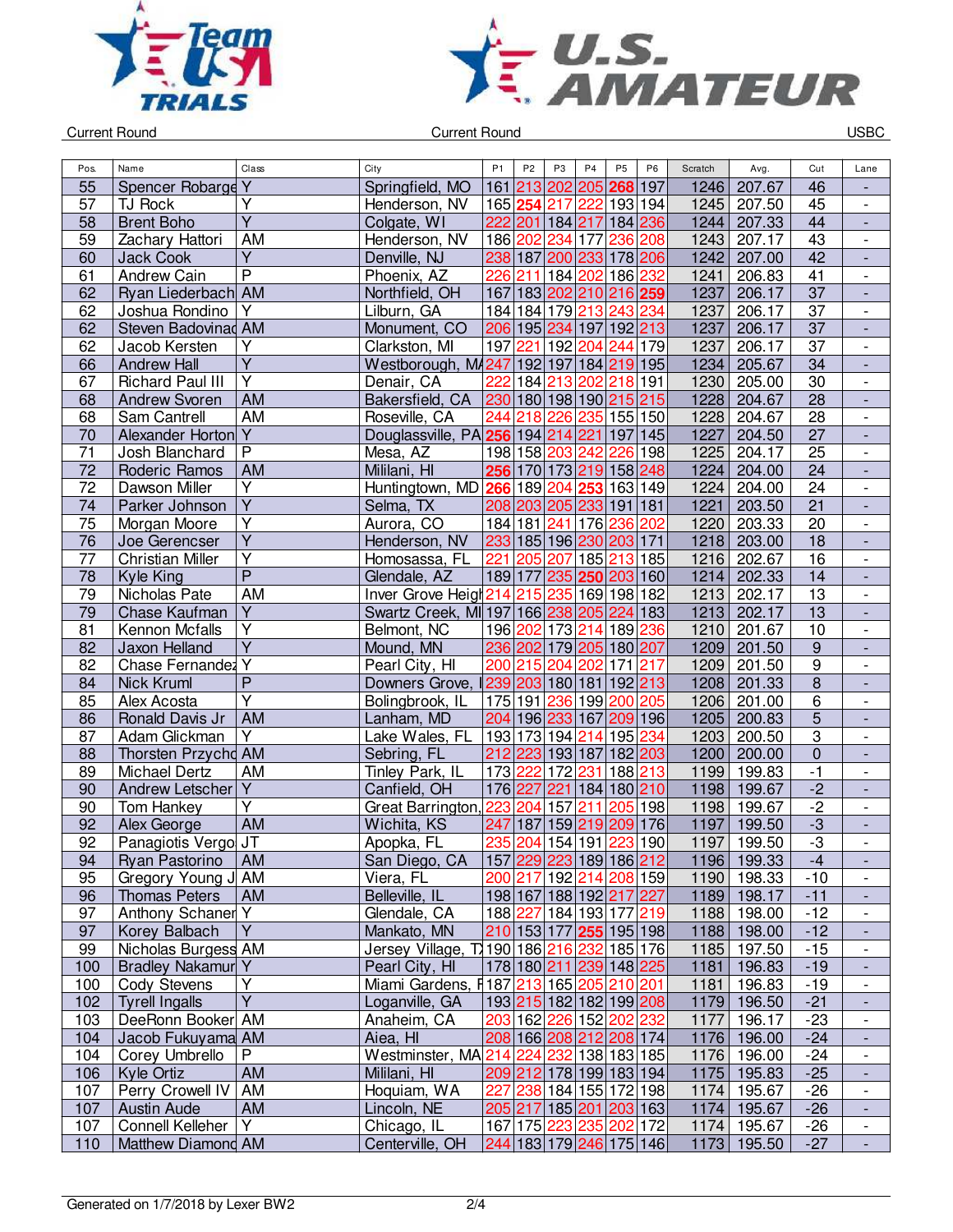



Current Round USBC

| Pos.       | Name                         | <b>Class</b>            | City                                                      | P <sub>1</sub> | P <sub>2</sub>                                     | P <sub>3</sub> | P <sub>4</sub>      | P <sub>5</sub> | P <sub>6</sub> | Scratch | Avg.        | Cut              | Lane                                                 |
|------------|------------------------------|-------------------------|-----------------------------------------------------------|----------------|----------------------------------------------------|----------------|---------------------|----------------|----------------|---------|-------------|------------------|------------------------------------------------------|
| 110        | <b>Collin Smith</b>          | Y                       | Salem, IL                                                 | 235            | 161                                                | 201            | 236                 | 174 166        |                | 1173    | 195.50      | $-27$            |                                                      |
| 112        | Kyler McDonald               | AM                      | Vandalia, OH                                              |                | 206 215 167 200 179 205                            |                |                     |                |                | 1172    | 195.33      | $-28$            | $\overline{\phantom{a}}$                             |
| 113        | Steven Faulkner              | Y                       | Butner, NC                                                | 227            | 186 202                                            |                | 202 170 183         |                |                | 1170    | 195.00      | $-30$            | $\overline{\phantom{0}}$                             |
| 114        | Jacob Gill                   | <b>AM</b>               | Albuquerque, NM 202 180 224 246 136 174                   |                |                                                    |                |                     |                |                | 1162    | 193.67      | $-38$            | $\overline{\phantom{a}}$                             |
| 115        | Dean Vargo                   | $\overline{\mathsf{Y}}$ | Richmond Height 224 203 178 199 143                       |                |                                                    |                |                     |                | 211            | 1158    | 193.00      | $-42$            | $\overline{\phantom{a}}$                             |
| 115        | Christopher Hefn AM          |                         | Redondo Beach, 183 180 213 195 191 196                    |                |                                                    |                |                     |                |                | 1158    | 193.00      | $-42$            | $\blacksquare$                                       |
| 115        | Nick Archacki                | $\overline{Y}$          | Saegertown, PA                                            | 220            | 196 170                                            |                | 206 199 167         |                |                | 1158    | 193.00      | $-42$            | $\blacksquare$                                       |
| 118        | Jordan Bryant                | $\overline{\mathsf{Y}}$ | Detroit, MI                                               |                | 234 169 194 198 199 163                            |                |                     |                |                | 1157    | 192.83      | $-43$            | ÷,                                                   |
| 119        | <b>Alex Abieras</b>          | <b>AM</b>               | Tustin, CA                                                |                | 182 181 192 190 210 200                            |                |                     |                |                | 1155    | 192.50      | $-45$            | $\overline{\phantom{0}}$                             |
| 120        | Avery Wolf                   | $\overline{Y}$          | Skokie, IL                                                |                | 200 189 199 210 171 183                            |                |                     |                |                | 1152    | 192.00      | $-48$            | $\overline{\phantom{a}}$                             |
| 121        | Bryan Manno                  | AM                      | Singer Island, FL 180 190 189 201                         |                |                                                    |                |                     | 174 217        |                | 1151    | 191.83      | $-49$            |                                                      |
| 122        | <b>Brandon Campbe Y</b>      |                         | Clinton, SC                                               |                | 211 212 163 180 166 217                            |                |                     |                |                | 1149    | 191.50      | $-51$            | $\overline{a}$                                       |
| 122        | Nicholas Sommer <sub>Y</sub> |                         | Roscoe, IL                                                |                | 189 210 215                                        |                | 232 145 158         |                |                | 1149    | 191.50      | $-51$            | $\overline{\phantom{a}}$                             |
| 124        | Jordan Monnens               | $\overline{Y}$          | Ham Lake, MN                                              |                | 175 204 203 130                                    |                |                     |                | 224 212        | 1148    | 191.33      | $-52$            | $\overline{a}$                                       |
| 125        | Casen Stickler               | $\overline{Y}$          | Bixby, OK                                                 |                | 185 180                                            | 177            | 218                 | 232 155        |                | 1147    | 191.17      | $-53$            | $\overline{\phantom{0}}$                             |
| 126        | Jamey Kragh                  | $\overline{\mathsf{Y}}$ | Minot, ND                                                 |                | 178 189 195 209 182 193                            |                |                     |                |                | 1146    | 191.00      | $-54$            | $\overline{a}$                                       |
| 127        | Stephen Hahn                 | $\overline{P}$          | Ashburn, VA                                               |                | 174 225 176 215 175 180                            |                |                     |                |                | 1145    | 190.83      | $-55$            | $\overline{\phantom{a}}$                             |
| 128        | <b>Timothy Gruendle AM</b>   |                         | St. Louis, MO                                             |                | 219 179 197 181                                    |                |                     | 162 206        |                | 1144    | 190.67      | $-56$            | $\blacksquare$                                       |
| 128        | Robert Altieri               | P                       | Vancouver, WA                                             | 202            |                                                    |                | 184 179 190 196 193 |                |                | 1144    | 190.67      | $-56$            | $\overline{\phantom{0}}$                             |
| 128        | <b>Ryan Winters</b>          | J <sub>T</sub>          | Livonia, MI                                               |                | 231 183 166 148 236 180                            |                |                     |                |                | 1144    | 190.67      | $-56$            | $\overline{\phantom{a}}$                             |
| 131        | <b>Gage Stelling</b>         | $\overline{Y}$          | Apopka, FL                                                |                | 189 184 203 164 171                                |                |                     |                | 232            | 1143    | 190.50      | $-57$            | $\frac{1}{2}$                                        |
| 132        | <b>Jakob Sisk</b>            | $\overline{Y}$          | Rossville, IN                                             |                | 164 165 145 213 185 269                            |                |                     |                |                | 1141    | 190.17      | $-59$            |                                                      |
| 132        | Kevin Valmonte               | <b>AM</b>               | Upland, CA                                                |                | 148 192 168 224 210 199                            |                |                     |                |                | 1141    | 190.17      | $-59$            | $\overline{\phantom{0}}$                             |
| 132        | <b>Ryan Carlisi</b>          | $\overline{\mathsf{Y}}$ | Hamilton, NJ                                              |                | 171 153 246 170 220 181                            |                |                     |                |                | 1141    | 190.17      | $-59$            | $\overline{a}$                                       |
| 135        | Hunter Machin                | $\overline{Y}$          | Dundalk, MD                                               |                | 145 192 166 208 203                                |                |                     |                | 226            | 1140    | 190.00      | $-60$            | $\overline{\phantom{a}}$                             |
| 136        | <b>Blake Earnest</b>         | $\overline{Y}$          | Wood River, NE   224   186   213   184   162   166        |                |                                                    |                |                     |                |                | 1135    | 189.17      | $-65$            | $\Box$                                               |
| 137        | Nolan Hughes                 | $\overline{\mathsf{Y}}$ | Raleigh, NC                                               |                | 180 162 192 228 191 177                            |                |                     |                |                | 1130    | 188.33      | $-70$            | $\overline{\phantom{a}}$                             |
| 138        | Casey Cohagan                | AM                      | Fairport Harbor,<br>0                                     |                | 179 215 229 149 161 196                            |                |                     |                |                | 1129    | 188.17      | $-71$            | $\blacksquare$                                       |
| 138        | Benjamin Hardin Y            |                         | Odessa, FL                                                |                | 148 236                                            | 204            | 203 163 175         |                |                | 1129    | 188.17      | $-71$            | $\overline{\phantom{0}}$                             |
| 140        | Jordan Chavez                | $\overline{Y}$          | Crest Hill, IL                                            |                | 176 201 202 188 159 201                            |                |                     |                |                | 1127    | 187.83      | $-73$            | $\frac{1}{2}$                                        |
| 141        | <b>Gunther Grinde</b>        | $\overline{\mathsf{Y}}$ | Prior Lake, MN                                            |                | 190 146 174                                        |                | 222                 |                | 225 168        | 1125    | 187.50      | $-75$            | $\frac{1}{2}$                                        |
| 142        | <b>Mason Moore</b>           | $\overline{Y}$          | Aurora, CO                                                |                | 176 161 244                                        |                | 169 172 201         |                |                | 1123    | 187.17      | $-77$            |                                                      |
| 143        | Conner Lackey                | $\overline{\mathsf{Y}}$ | Jackson, MI                                               | 223            | 202                                                |                | 132 182             | 217            | 165            | 1121    | 186.83      | $-79$            | $\frac{1}{2}$                                        |
| 144        | Reynante Cabatb AM           |                         | Westminster, CA 177                                       |                | 207                                                | 233            | 184 163 152         |                |                | 1116    | 186.00      | $-84$            | $\frac{1}{2}$                                        |
| 145        | Kevin Jones                  | AM                      | Covina, CA                                                |                | 170 216                                            |                | 157 196 180 195     |                |                | 1114    | 185.67      | $-86$            | $\overline{\phantom{a}}$                             |
| 146        | Bryce Takenaka               | $\overline{Y}$          | St. Charles, MO                                           |                | 203 162 177                                        |                |                     | 235 176 159    |                | 1112    | 185.33      | $-88$            | $\Box$                                               |
| 147        | Willie Jones                 | AM                      | Thornton, CA                                              | 192            | 204                                                |                | 199 183 181         |                | 148            | 1107    | 184.50      | $-93$            | $\overline{\phantom{0}}$                             |
| 148        | Alexander Sorge Y            |                         | Monmouth Juncti 172 190 154 192 202 195                   |                |                                                    |                |                     |                |                | 1105    | 184.17      | $-95$            | $\overline{a}$                                       |
| 149        | Tim Ursillo                  | AM                      |                                                           |                | 167 150 156 253 224 153                            |                |                     |                |                |         | 1103 183.83 | $-97$            |                                                      |
|            | Brandon Wander AM            |                         | Lakeside, CA<br>Foothill Ranch, C 173 183 178 166 208 191 |                |                                                    |                |                     |                |                |         | 1099 183.17 | $-101$           | $\overline{\phantom{a}}$                             |
| 150<br>151 | Justin Larson                | Υ                       | Fairport, NY                                              |                | 161 210 181 187 153 205                            |                |                     |                |                | 1097    | 182.83      |                  | $\overline{\phantom{a}}$<br>$\overline{\phantom{0}}$ |
| 152        | <b>Jake Brett</b>            | $\overline{\mathsf{Y}}$ | Kapolei, HI                                               |                |                                                    |                |                     |                |                |         | 1093 182.17 | $-103$<br>$-107$ |                                                      |
|            |                              | AM                      | East Islip, NY                                            |                | 173 205 163 191 187 174                            |                |                     |                |                |         |             |                  |                                                      |
| 153        | Jacob Klein                  | Υ                       |                                                           |                | 177 222 181 167 130 214<br>155 169 176 186 222 181 |                |                     |                |                | 1091    | 181.83      | $-109$           | $\overline{\phantom{a}}$                             |
| 154        | Andrew Cannuli               | Y                       | Moorestown, NJ                                            |                | 163 193 223 151 147 210                            |                |                     |                |                | 1089    | 181.50      | $-111$           |                                                      |
| 155        | <b>Wyatt Smith</b>           | $\overline{Y}$          | Cape Coral, FL                                            |                |                                                    |                |                     |                |                | 1087    | 181.17      | $-113$           | $\overline{\phantom{0}}$                             |
| 156        | Cooper Tate                  |                         | Vadnais Heights, 188 205 224 169 145 154                  |                |                                                    |                |                     |                |                |         | 1085 180.83 | $-115$           | $\overline{\phantom{a}}$<br>$\overline{a}$           |
| 157        | Nicholas Alford              | AM<br>$\overline{Y}$    | Moreno Valley, C 198 172 182 167 196 169                  |                |                                                    |                |                     |                |                | 1084    | 180.67      | $-116$           |                                                      |
| 158        | Connor Egan                  |                         | East Northport, N 149 168 177 200 195 189                 |                |                                                    |                |                     |                |                |         | 1078 179.67 | $-122$           | ÷,                                                   |
| 158        | Jacob Kostoff                | Υ                       | Trinity, FL                                               |                | 175 171 160 167 202 203                            |                |                     |                |                | 1078    | 179.67      | $-122$           | $\overline{\phantom{a}}$                             |
| 160        | Matthew Stephen: P           |                         | Houston, TX                                               |                | 177 180 172 212 160 172                            |                |                     |                |                |         | 1073 178.83 | $-127$           | $\overline{\phantom{a}}$                             |
| 160        | Hunter Kempton               | Y                       | Buzzards Bay, M 177 196 158 181 168 193                   |                |                                                    |                |                     |                |                |         | 1073 178.83 | $-127$           | $\overline{\phantom{0}}$                             |
| 162        | Mason Yamada                 | $\overline{Y}$          | Kenai, AK                                                 |                | 221 192 172 166 159 156                            |                |                     |                |                |         | 1066 177.67 | $-134$           | ٠                                                    |
| 163        | Jacob Mullen                 | $\overline{Y}$          | Bellingham, WA   193   189   156   165   175   179        |                |                                                    |                |                     |                |                | 1057    | 176.17      | $-143$           | $\overline{\phantom{a}}$                             |
| 164        | <b>Tim Smolen</b>            | AM                      | Elmwood Park, IL 152 192 188 170 160 167                  |                |                                                    |                |                     |                |                | 1029    | 171.50      | $-171$           |                                                      |
| 164        | Gannon Takayes               |                         | Flower Mound, T 158 221 180 176 147 147                   |                |                                                    |                |                     |                |                |         | 1029 171.50 | $-171$           | $\blacksquare$                                       |